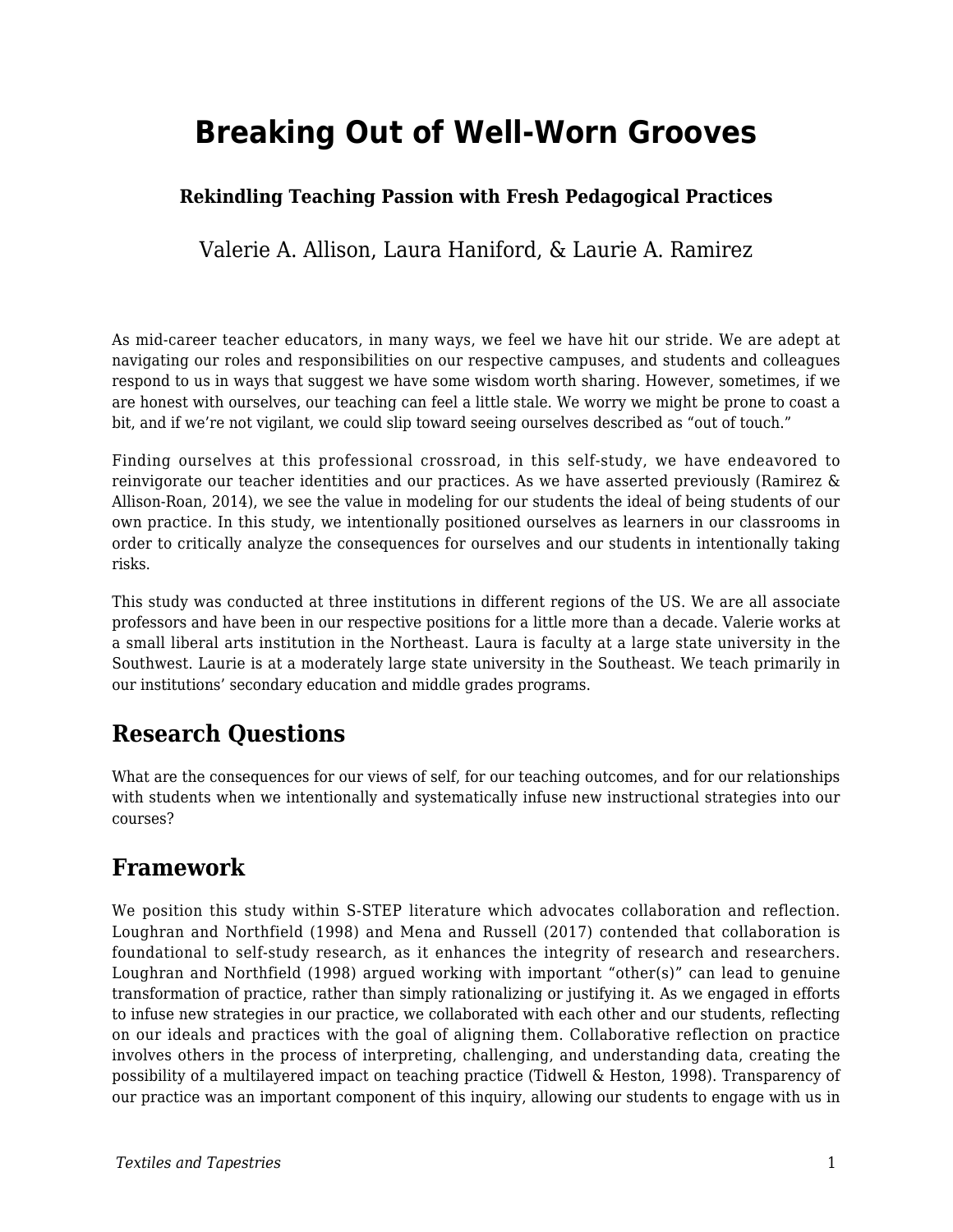open reflection as co-learners and co-constructors of knowledge (Samaras, 2011; Walton, 2011). Pinnegar and Hamilton (2009) promoted collaboration in self-study, suggesting research is enhanced by multiple, and sometimes alternative or oppositional, perspectives as we consider our practices, potential problems, and positive aspects. Although we did not wish to experience "public failure" (p. 84), we saw value in making our work transparent to students, thereby modeling the researcherpractitioner viewpoint.

Ultimately, collaboration in self-study enhances the trustworthiness of the research (Mena & Russell, 2017). Working with others who can provide a range of perspectives also tests the validity or, in qualitative research, the trustworthiness of the data sources and analyses (Loughran & Northfield, 1998; Mena & Russell, 2017; Pinnegar & Hamilton, 2009). We believe our research is trustworthy because it was conducted collaboratively with others, including students, with the shared goal of better understanding and improving our teaching practices (Taylor & Coia, 2009).

Critical reflection, another essential component of S-STEP research, has always been central to our work as teacher educator researchers. Critical reflection, as Brookfield (2010) asserted, is not an "unequivocal concept" (p. 218). Our conceptualization of critical reflection is positioned among divergent interpretations (e.g., Brookfield, 1995; Loughran, 2002; Rodgers, 2002; Zeichner & Liston, 1996). We contend reflection becomes critical when it is motivated by the desire to be just, fair, and compassionate and when it questions the criteria, power dynamics, and socio-political structures that frame our practice (Brookfield, 1995, 2010). Central to this study, we were dedicated to challenging ourselves by infusing new strategies into our practices for the purpose of moving ourselves and our students toward pedagogical practices that were more egalitarian and empowering for learners. As we implemented each strategy and reflected on our efforts and their consequences, we were cognizant of the interplay between our actions and relationships of power with and among students.

As we have come to define critical reflection for our teaching and research, we have taken on a stance of deconstruction where we, with our students, are engaged in a "partnered practice of critical reflection," a process of collaboratively (de)constructing knowledge about teaching and encouraging one another to critically reflect (Berry & Crowe, 2009, p. 86). Berry (2008) also invited students to critique and provide feedback on her teaching, acknowledging this is a "risky business" (p. 36) for the teacher educator, but one with potential to reframe our work. "In doing that which one advocates for ones' students, insights into teaching and learning are apprehended in practice that might otherwise not be fully appreciated or understood if such learning was not genuinely experienced by oneself" (Loughran & Berry, 2005, p. 194).

# **Methods**

This study was conducted over a fourteen-week semester and included our respective courses and enrolled students (Valerie  $n=12$ , Laurie  $n=35$ , Laura  $n=23$ ). During the semester, we each committed to implementing three instructional strategies we had not previously used as teacher educators: Barometer: Taking a Stand on Controversial Issues ([www.facinghistory.org/resource](http://www.facinghistory.org/resource-%20library/teaching-strategies/barometer-taking-stand-controversial-issues)[library/teaching-strategies/barometer-taking-stand-controversial-issues](http://www.facinghistory.org/resource-%20library/teaching-strategies/barometer-taking-stand-controversial-issues)), Graffiti Board ([www.facinghistory.org/resource-library/teaching-strategies/graffiti-boards\),](http://www.facinghistory.org/resource-library/teaching-strategies/graffiti-boards)) and Circular Response Discussion (Brookfield & Preskill, 2005, pp. 79-80). The impetus for this study grew out of an AERA presentation Valerie and Laura attended in which Tobin and Thomas (2019) shared insights gained through interrogating their use of the Silent Whiteboard strategy. In our case, the three strategies identified above were purposefully selected because each asks students to respond to open-ended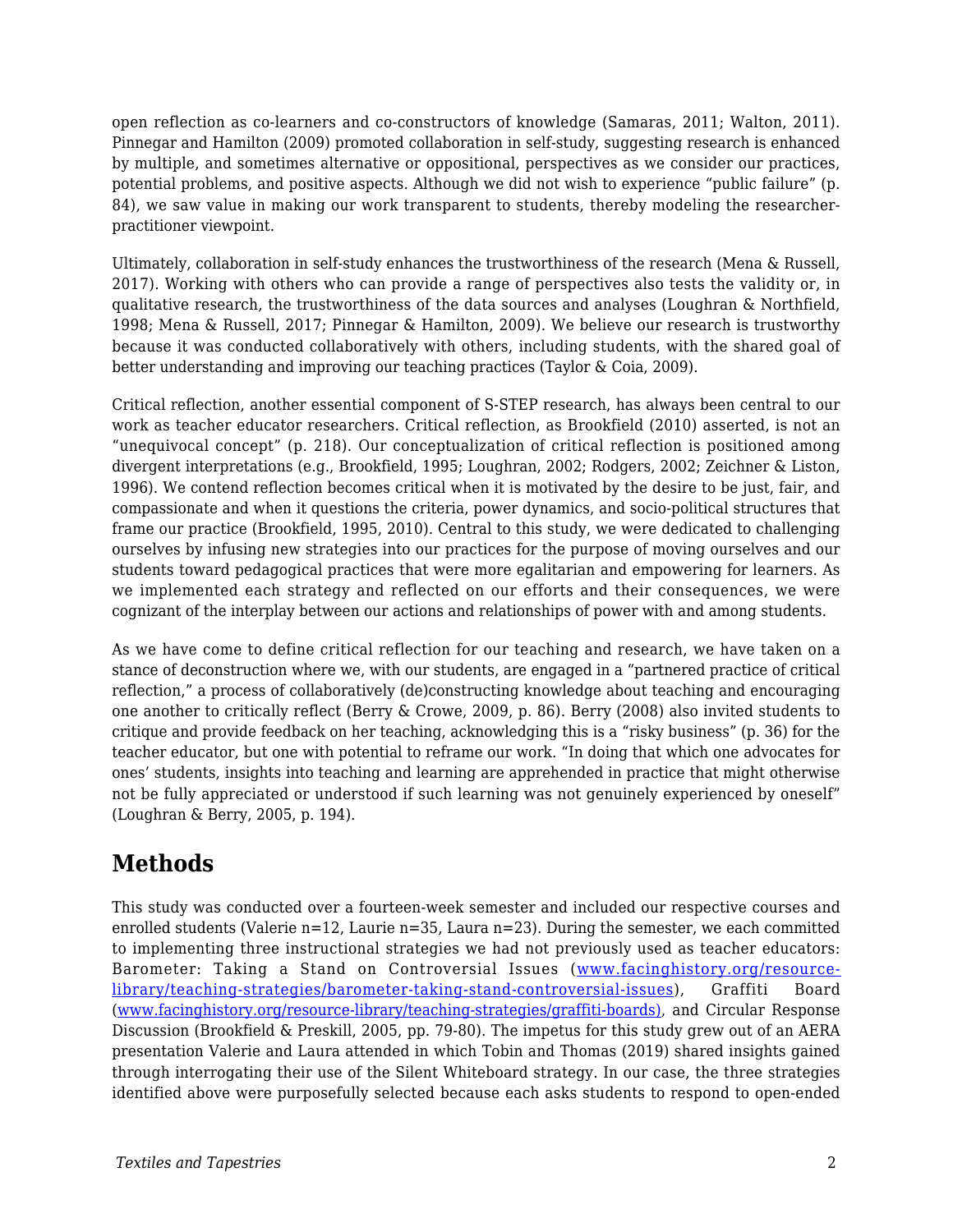prompts and actively work with one another to construct and share their understanding/views. They all also position us as facilitators of the learning process, not as the conveyors of knowledge.

We each chose when and with which of our courses' content/concepts we utilized each strategy. In planning our courses, we thought about and discussed with one another how to use the strategies, when we envisioned using each in our courses, and how we hoped the strategies would support students' active participation and learning. Initially, we committed to try each strategy at least once. However, as our semesters progressed, we ended up employing some or all of the strategies more than once, and in some instances, in other courses we taught. Doing so was beneficial in developing our skills with the strategies and in providing further opportunity to critically reflect on the consequences for us and our students in their use.

Data for this inquiry included our individual reflective journals that we shared electronically, regular Zoom conferences that were recorded and electronically transcribed, syllabi and weekly agendas from our courses, our teaching notes and summaries, and survey responses and written feedback from students on the use of the strategies, which we gathered during the semester (see *Appendix A*). Further, we read one another's reflective journals, commenting and asking clarifying questions. The Zoom conference sessions were also used as data points to which we were able to return to recall our conversations about our experiences beyond our journals.

As our semesters ended, we systematically immersed ourselves in our individual datasets in an iterative process, doing multiple readings to identify codes, emergent patterns, and questions for consideration as they related to our initial research question (Merriam, 1998; Samaras, 2011). In a Zoom conference, we discussed the aggregate data, exchanged ideas, and identified together with the broader patterns and divergent themes (Samaras & Freese, 2006). We prepared summaries of our individual and shared analyses, using them as interim texts (Clandinin & Connelly, 2000) and tools for further reflection. These summaries were used to facilitate the writing process and outlined our plans for extending this work beyond ourselves (Clandinin & Connelly, 2000; Samaras, 2011). In preparing the report for this inquiry, we selected representative excerpts that illustrate the themes we have collectively identified.

# **Results/Conclusions**

The following overlapping themes emerged through our analysis of our individual and combined data sets: a) the unsettling consequences of change, b) our renewed energy and enthusiasm for teaching, c) consequences for student engagement, learning, and relationships, and d) our new skills and perspectives.

**Unsettling Consequences of Change.** By our own admission, prior to initiating this study, we had become comfortable in our teaching practices, having taught our respective courses for multiple years. While we had made adjustments and adopted new texts and strategies over that time, doing so was generally on our terms and schedules, and we tended to utilize strategies with which we were already familiar. This inquiry positioned us differently, and because we were working collaboratively and we had shared our self-study plan with students, there seemed to be more at stake. Especially early in the semester, public failure (Pinnegar & Hamilton, 2009) seemed more likely than not. Rather than acting with bravado, we chose to share with our respective students that we were trying new strategies and inevitably we were not going to get things "perfect." Each of us expressed in our journals and in our conferencing feeling uneasy about the vulnerability we experienced through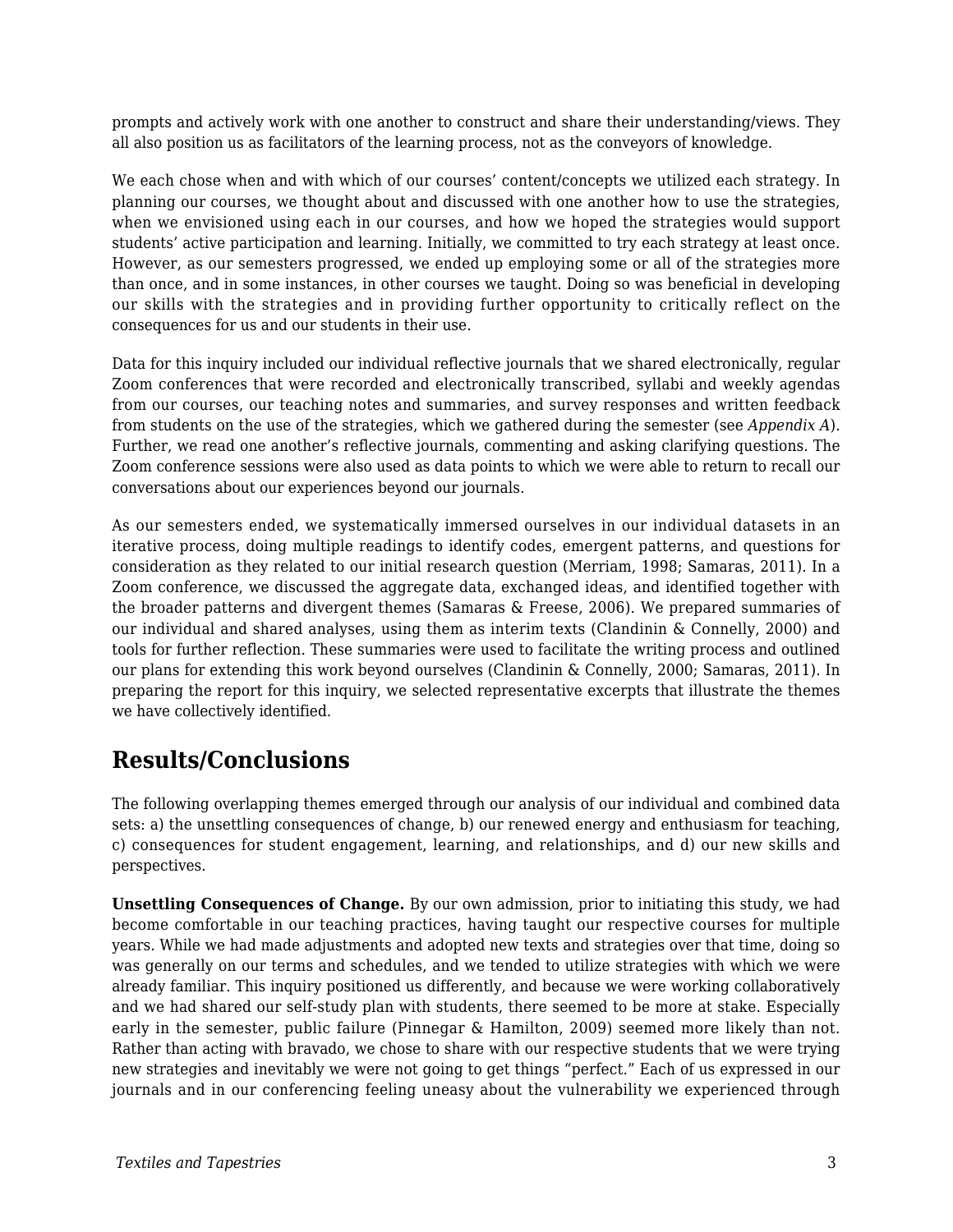implementing the strategies and inviting students to critique our efforts.

In hindsight, I should have developed questions that were better suited to the activity or not given them questions at all. I also wish I had done the activity with the other reading for the day... I see some real potential with the strategy, but my execution was not effective, and the activity takes a lot of time. Students' feedback "felt" more critical. (Valerie's Journal, Oct. 3)

Sometimes I feel like I've created a monster with the level of critique my students are giving me. I'm trying to model how to be open and comfortable with it, but sometimes I'm not. (Laura's Journal, October 29)

Ugh. I'm not sure what to think and might have to come back to this as we all discuss it together. I am definitely going to try this [Barometer strategy] with another class, just to see if I can do it better. I'm feeling discouraged right now and not sure what to do.(Laurie's Journal, October 27)

Through responding to one another's journals and in our Zoom conferences, we provided one another with vital support for continuing the inquiry and helped one another consider alternative perspectives of students' feedback and our own appraisals of our practice.

I am so sure this went better than you think! You picked a really hard topic to do this about. Remember, I did classroom management. I chose to make it feel a bit safer for myself--you went big. Which is awesome and should be commended. I feel like I'm getting to learn so much from your experience that I didn't open myself up to learning because I played it safe. So thanks!! (Laura's response to Laurie's Journal, Dec. 30)

Having these opportunities to share, question, and respond to one others experiences was not only affirming, but offered each of us the chance to express emotions such as fear, frustration, and disappointment. Likewise, we were able to share successes, which arguably happens far too infrequently in educational settings. Ultimately, while there was an overwhelming feeling of vulnerability and discomfort, we were each glad we branched out and tried something new, expanding our repertoire and learning together in a space that was trusting, safe, and supportive.

**Renewed Energy and Enthusiasm.** Relatedly, while we each at times expressed feeling uncomfortable with the vulnerability the study required of us, we all also consistently noted that both the commitment to use new strategies and our collaboration with one another resulted in renewed energy and enthusiasm for our teaching.

While it [using Graffiti Board strategy] was scary, it was also kind of exhilarating. Especially when we started to debrief. Students had really good responses...One of the neat things about trying something new this way and being really upfront about it with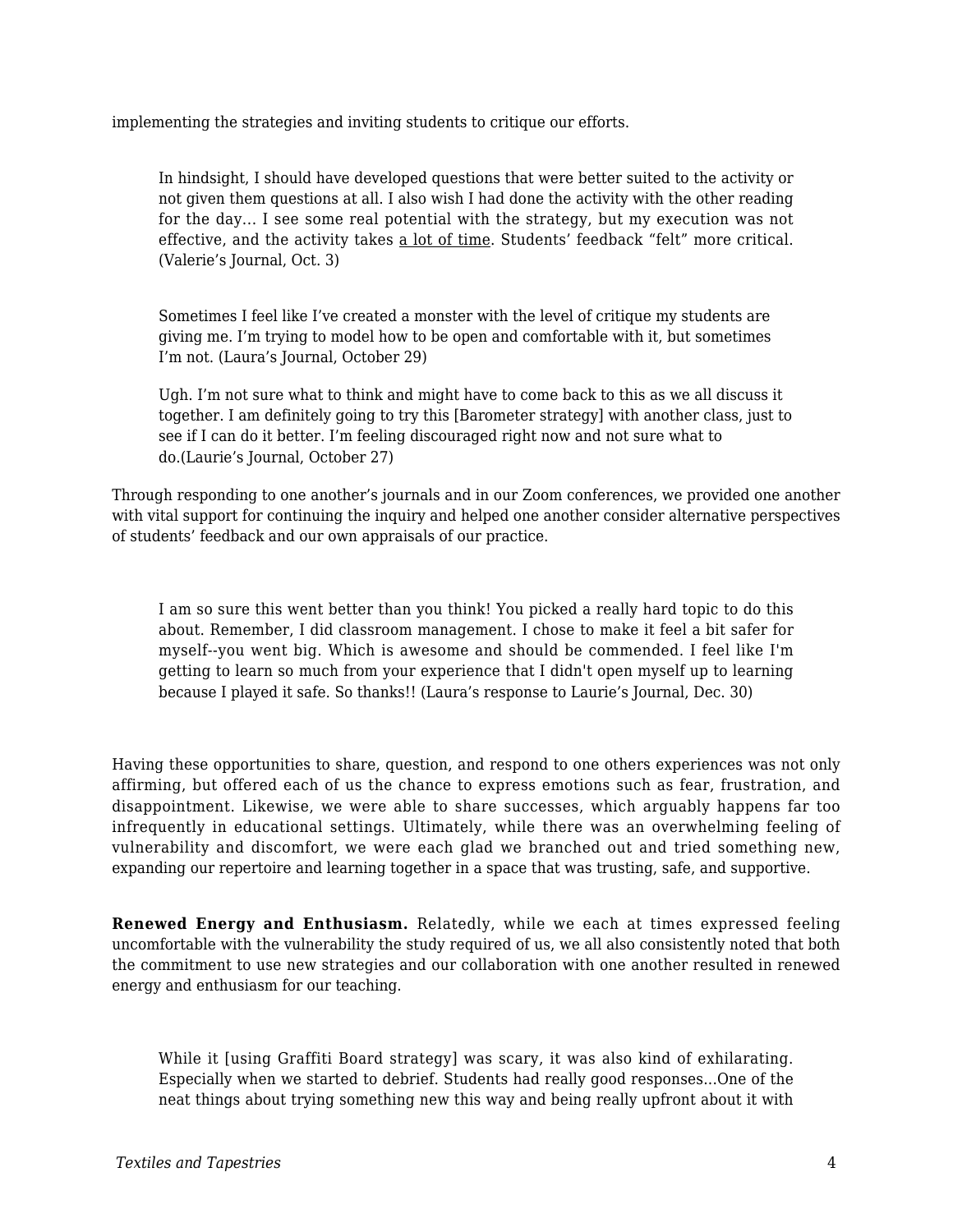my students is that I felt like we were inquiring into teaching together. I felt like it put me in a different position in relation to them. I was also learning and seeing how things went. In that way, we used my teaching as a common text to interrogate. And that was really cool. (Laura's Journal, Sept. 11)

All in all, I'm really glad we decided to do this project. I'm spending so much more time on my teaching than I have in recent semesters, but it feels so much more satisfying. I have more energy for my classes I think because I'm doing new activities that I find interesting and I haven't seen/done a dozen times before. (Valerie's Journal, Oct. 3)

There were a few more questions, but they emerged from the discussion, which was rich and productive (from my view). Everyone contributed to the conversation at one point. It was really engaging to me as an observer and they made some really good points… So…final thought. I would definitely try this activity (Barometer - Taking a Stand) again. I like it. I can see some tweaks I need to make it more effective and less problematic. But I like it! (Laurie's Journal, Dec. 6)

We each saw benefits to our professional well-being and satisfaction through having new unifying goals and purposes. Resonating with the work of Berg and Seeber (2016), we recognize that benefits from our collaboration and collegial relationship extended beyond the successful completion of this particular inquiry. As alluded to above, through coming together, we afforded ourselves the opportunity to connect with one another for authentic collegiality.

**Consequences for Student Engagement, Learning, and Relationships.** We found in students' feedback and in our observations of their participation that our use of the strategies generally resulted in high levels of student engagement. In contrast to other teacher-centered discussion strategies, the three strategies resulted in more uniform student participation, and the large majority of our students found the strategies engaging and worthwhile, although there was variance among the strategies and our student populations. The Graffiti Board was viewed most favorably across all our student groups and the Circular Response Discussion least favorably. The Barometer had the widest variation in students' assessment. Since we employed the strategies with different content and goals, these findings do not point to the value of one strategy over the others. We conclude that they each had merit, and we hope to continue to develop our expertise in utilizing them. Of course, not all student feedback was positive, which, as Laura noted above, was sometimes difficult to hear. Laurie felt the same at times, reflecting positively on how she perceived the experience and then feeling less accomplishment and further frustration when reading student feedback.

Well, there goes my whole dang theory that it (Circular Discussion) went better the second time around. Clearly, I felt better about it, but the students didn't seem to have much good to say... I do appreciate the feedback and see their points (usually). But sometimes I think they need to take more responsibility for their own engagement and pay better attention to the rules and the design of the activity. (Laurie's Journal, Dec. 6)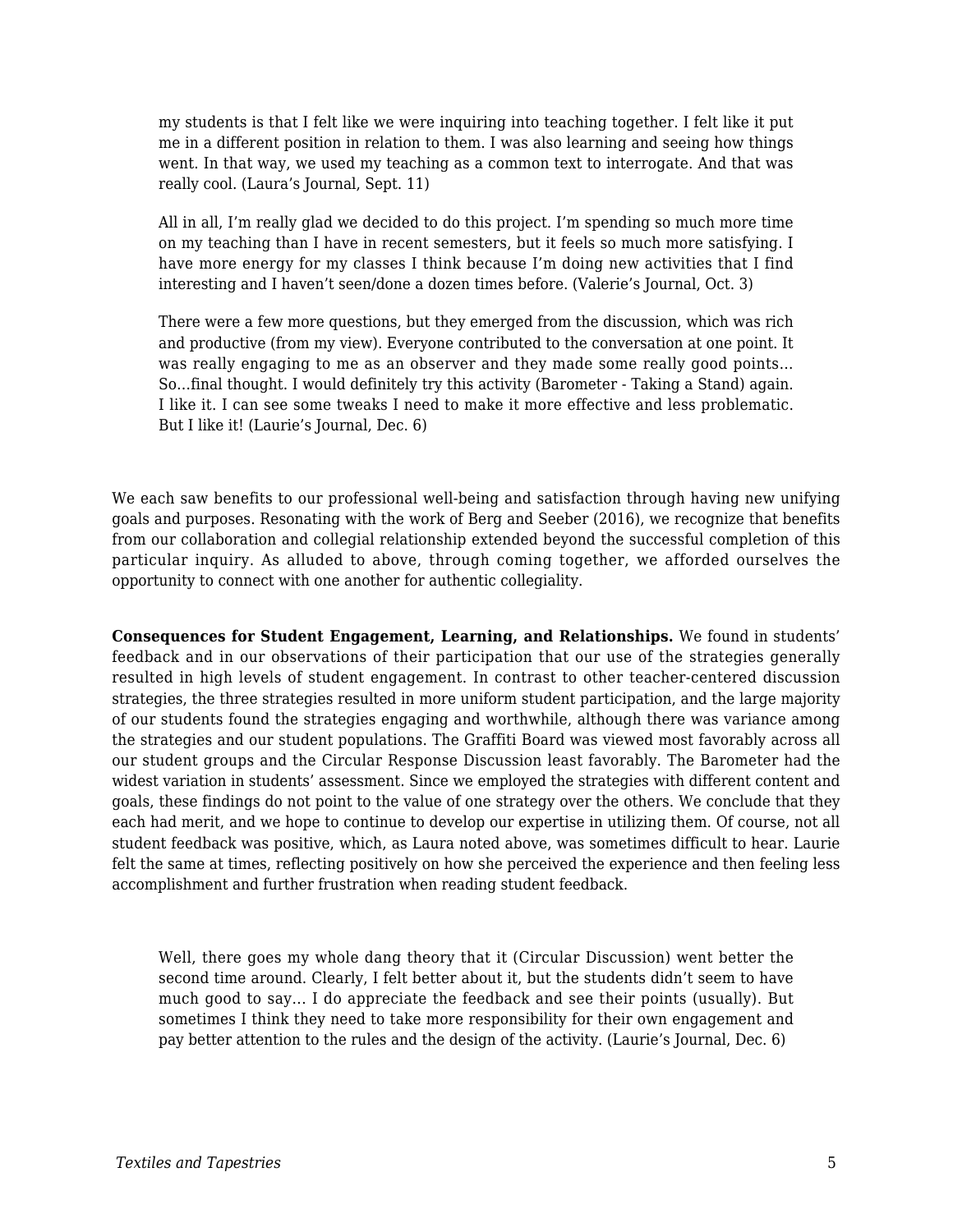Since we all work with preservice teachers who are on the cusp of student teaching, our efforts to be honest and transparent in our practice with our students and our commitment to own our missteps we felt was particularly meaningful for students. Rather than simply telling them that they need to be students of their own practice when they are teachers, we each made a sustained and concerted effort to model the dispositions and skills (including collegial collaboration) associated with critical reflection on practice.

Overall I am finding the inclusion of de-briefing with my students to be a very helpful addition to my pedagogy. First, I think it models vulnerability and democratic principles that I hope they emulate. Second, they are being encouraged to think critically about pedagogical choices and to envision their own practice in more detail, with greater attention to their decision-making process. (Valerie's Journal, Oct. 3)

We believe that modeling critical reflection and our own willingness to continue our professional growth were ultimately beneficial to our students. While beyond the scope of this study, we hope to see as our students transition into student teaching and classrooms of their own that they will take to heart our efforts to reflect on our practice, to accept feedback, and to view missteps and imperfections as inherent to the teaching and learning process.

Ultimately, conducting this study and inviting our students to provide feedback on our practice altered the dynamics of our classrooms and our relationships with students. As we noted above, this often resulted in us as professors feeling uncomfortable or uncertain about both our pedagogy and our professor/student relationships. Each of us at times worried that we had exposed ourselves to too much scrutiny and that students at times were unduly harsh in their critiques. It was difficult at times to maintain an open stance and not interpret their feedback as assessments of us and our use of the strategies. By the end of the semester, most of our uneasiness had subsided. We each concluded that maintaining our resolve across the course of the semester did have a generally positive impact on our student/professor relationships and that our classrooms had developed into more democratic communities that felt safe to their members.

There were so many times this semester where I felt like I didn't know what I was doing or I felt unsure in some of the strategies we were using. But last night I had more students than I've had in a long time stay after class to thank me, to give me a hug, to tell me this was their favorite class...I think sharing my (our!) vulnerability and opening up my teaching to critique might have created a different kind of classroom environment and community. (Laura's Journal, December 4)

**New Skills and Perspectives.** We noted repeatedly in our respective journals and in Zoom conferences the impact the inquiry was having on our skillsets. By its design, the study required us to learn three new strategies to use in our courses. What we had not anticipated was the extent to which the inclusion of the strategies would result in us being more conscious of other aspects of our practice that we had come to take for granted or had ceased to carefully consider or critique.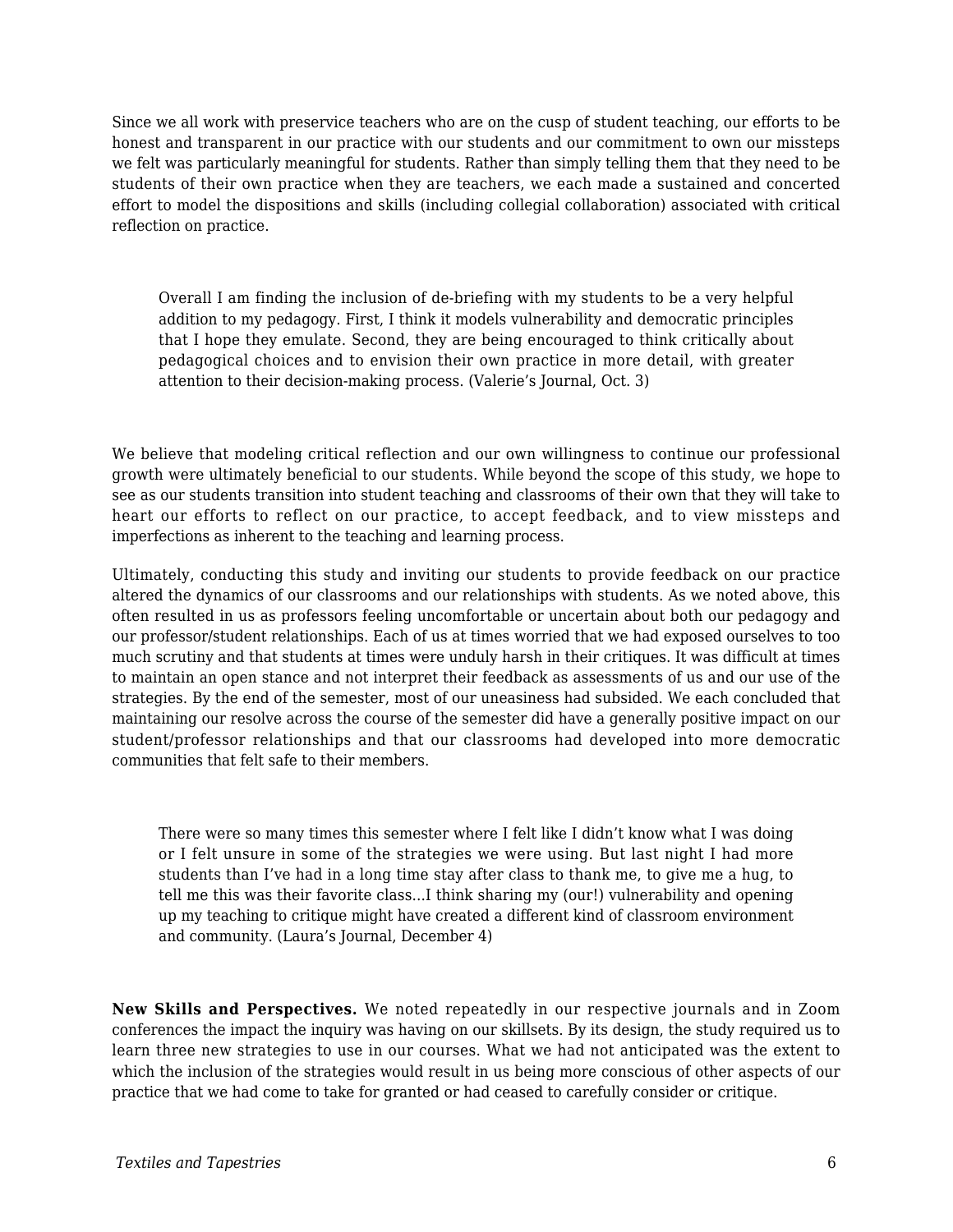Each of the three strategies relied on us as instructors to develop prompts or questions for students to respond to. As we each discovered in implementing the strategies, we didn't initially craft questions that were best suited to the particular strategies or our learning goals. We each noted missteps or missed opportunities for the strategies to be engaging and/or effective.

I felt rushed, probably because I had too many questions/choices and some they were totally unfamiliar with... I really wish I had been less uncomfortable with this whole thing so I could have given them a real chance to talk among themselves about their ideas/thoughts/opinions/rationales. (Laurie's Journal, Oct. 27)

More importantly, we came to develop more critically reflective stances about our employment of questioning and discussion strategies across our teaching. This included thinking about how our selection of discussion topics and our wording of questions has implications for which students feel included, valued, and heard as well as what ideas or concepts are championed and which are discounted. Sometimes pedagogical moves and discussion topics and prompts that we perceived as safe and inviting were experienced as unsafe or alienating by some students. This phenomenon was evident in students' feedback for the Barometer Strategy. Valerie had used the strategy with the topic of video gaming. She anticipated that her students would have a variety of experiences and opinions about gaming but that the topic was not inherently unsafe for students to share their views about. In facilitating the activity, Valerie had felt positive about students' engagement and the usefulness of the strategy for prompting them to consider alternative perspectives. However, one student noted in their feedback, that they did not feel engaged or safe in sharing their views. Four of the 11 who completed the anonymous questionnaire indicated that they could not see themselves using the strategy in their own classrooms, two respondents provided the following explanations:

- I would be concerned about the students being afraid to say how they really feel.
- I think it could make students feel called out or left out. (Valerie's Student Feedback, Sept. 30)

The collaborative nature of this inquiry itself brought to the foreground for us the value of professional collaboration. While we might have individually implemented new strategies in our practice, investigated their impact, and realized many of the benefits noted above; we assert our collaboration enhanced our professional development far beyond what we would have experienced working independently. It spotlighted for us the importance of collaborative opportunities for educators, at all stages of their careers, to discuss and support one another in reflecting on and refining practice.

# **Significance**

This study was personally beneficial to us as mid-career teacher educators because it prompted us to move away from some of our entrenched teaching practices and be experimental again. Despite our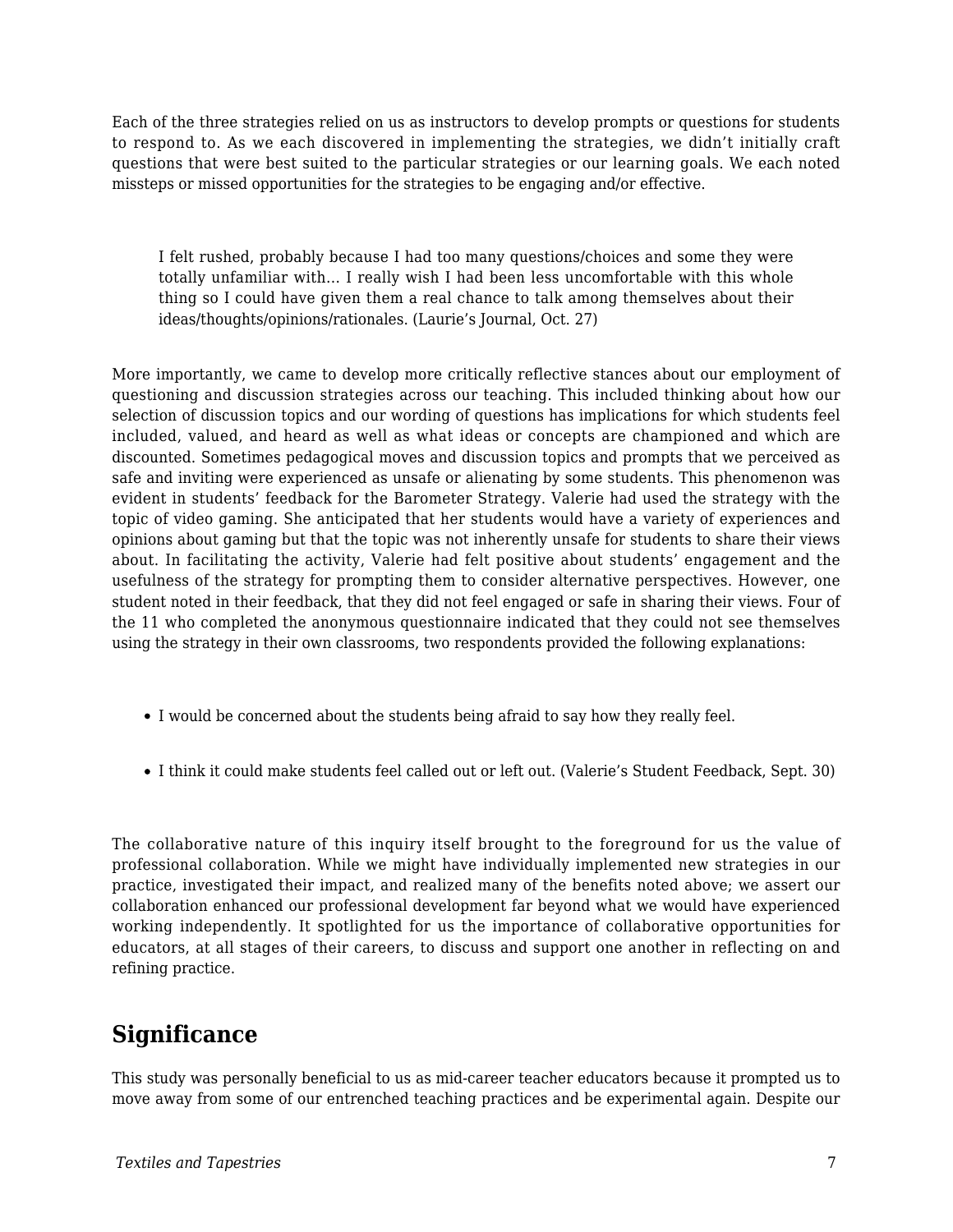actions being within our control, this initiative was frightening and we experienced feelings of vulnerability, both in trying on the unfamiliar and in asking others (our students) to help us evaluate our efforts and their consequences. Ultimately feeling scared and vulnerable helped us reconnect with the emotional lives of our students, reminding us how vulnerable they likely feel as they construct from scratch their pedagogies and are asked to reconcile what their emerging practices communicate about their underlying philosophies of teaching and their values concerning learners. Vulnerability is inherently part of self-study research. As Berry and Russell (2016) attest, "As selfstudy researchers, we deliberately make ourselves vulnerable through the careful and open study of our practices...We invite others into this process with us, as critical friends, collaborators, and as an academic community, sharing ideas and perspectives and publishing our efforts. Personally and professionally, this is risky business" (p. 115).

However, in the end, through this study, we developed our adeptness with new strategies, thus expanding our repertoires. Beyond that, we benefited from having an authentic opportunity to model what it means to be a student of one's practice and the importance of collegial collaboration to ground that learning. In most cases, students observed and appreciated that we were doing what we advocated for them, and they had an unfolding example of the process (including false starts and messy, imperfect outcomes). Perhaps because of all of the above, we found our enthusiasm for teaching rekindled and that seemed to contribute to our students' enhanced engagement and stronger, positive learning communities in and beyond class meetings.

As we strive to instill in our preservice teachers, learning is a lifelong process. Embarking on this self-study, we recognized the importance of continually developing as professionals and practitioners. We hoped to reconnect with the enthusiastic new teacher educators we once were, over a decade ago. We see value in sharing our experiences with others, even if making ourselves vulnerable in the process. To move teacher education forward in a time where fewer and fewer are entering the teaching profession, we see the need for our teacher education community to not only engage in research about our practices but continue to learn and grow collectively. While our experiences were not always ideal, we hope to prompt others in the S- STEP community to examine their own practices moving forward and to share their stories of success and challenge alongside their students, as we have done.

### **References**

Berg, M., & Seeber, B. K. (2016). *The slow professor: Challenging the culture of speed in the academy.* University of Toronto Press.

Berry, A. (2008). *Tensions in teaching about teaching.* Springer.

Berry, A., & Crowe, A. R. (2009). Many miles and many emails: Using electronic technologies in selfstudy to think about, refine, and reframe practice. In D. L. Tidwell, M. L. Heston, & L.M. Fitzgerald (Eds.), *Research methods for the self-study of practice* (pp. 83-98). Springer.

Berry, A., & Russell, T. (2016). Self-study and vulnerability. *Studying Teacher Education, 12*(2), 115-116.

Brookfield, S. D. (1995). *Becoming a critically reflective teacher*. Jossey-Bass.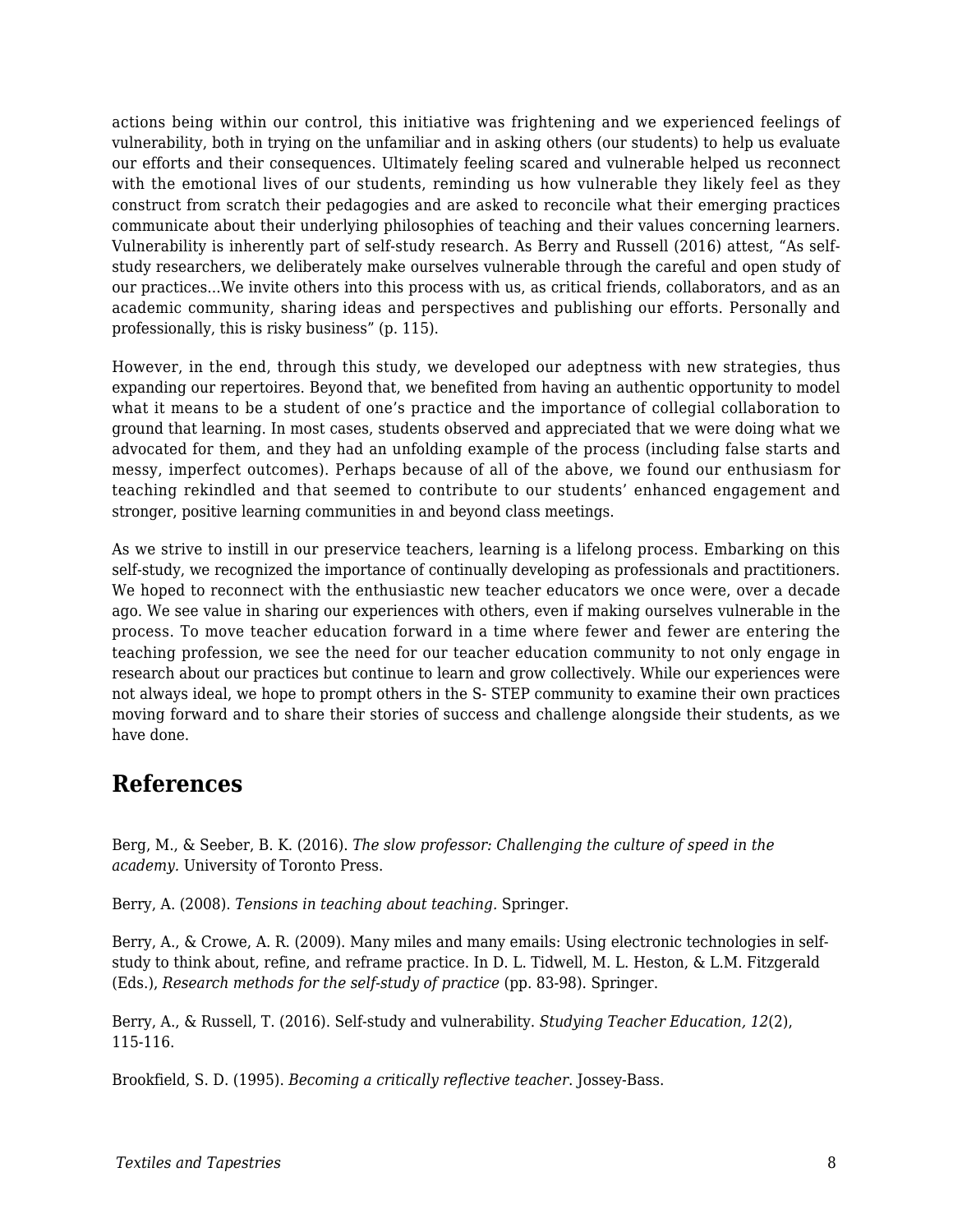Brookfield, S. (2010). Critical reflection as an adult learning process. In N. Lyons (Ed.) *Handbook of reflection and reflective inquiry: Mapping a way of knowing for professional reflective inquiry* (pp. 215-236). Springer.

Brookfield, S. D., & Preskill, S. (2005). *Discussion as a way of teaching: Tools and techniques for democratic classrooms* (2nd ed.)*.* Jossey-Bass.

Clandinin, D. J., & Connelly, F. M. (2000). *Narrative inquiry: Experience and story in qualitative research*. Jossey-Bass.

Loughran, J. J. (2002). Effective reflective practice: In search of meaning in learning about teaching. *Journal of Teacher Education*, *53*(1) 33-43.

Loughran, J. J., & Berry, A. (2005). Modelling by teacher educators. *Teaching and Teacher Education, 21*, 193-203.

Loughran, J. J., & Northfield, J. (1998). A framework for the development of self-study practice. In M. L. Hamilton (Ed.), *Reconceptualizing teaching practice: Self-study in teacher education* (pp. 7-18). Falmer Press.

Mena, J. & Russell, T. (2017). Collaboration, multiple methods, trustworthiness: Issues arising from the 2014 International Conference on Self-study of Teacher Education Practices. *Studying Teacher Education, 13*(1), 105-122.

Merriam, S. B. (1998). *Case study research in education: A qualitative approach*. Jossey-Bass.

Pinnegar, S., & Hamilton, M. L. (2009). *Self-study of practice as a genre of qualitative research*. Springer.

Ramirez, L. A., & Allison-Roan, V. A. (2014). Insights into students, practice, and self through engaging as learners in our own classrooms. *Reflective Practice, 15*(4), 456-467.

Rodgers, C. (2002). Defining reflection: Another look at John Dewey and reflective thinking. *Teachers College Record*, *104*(4), 842-866.

Samaras, A. P. (2011). *Self-study teacher research: Improving your practice through collaborative inquiry.* Sage Publications.

Samaras, A. P., & Freese, A. R. (2006). *Self-study of teaching practices primer*. Peter Lang Publishing, Inc.

Taylor, M., & Coia, L. (2009). Co/autoethnography: Investigating teachers in relation. In C. A. Lassonde, S. Galman, & C. Kosnik (Eds.), *Self-study research methodologies for teacher educators* (pp. 169-186). Sense Publishers.

Tobin, J., & Thomas, A. M. (2019, April). The pedagogical voice of the Silent Whiteboard: Pedagogical embodiments in a teacher educator collaborative self-study. Presentation at the Annual Conference of AERA in Toronto, ON, CA.

Walton, J. (2011). A living theory approach to higher education. *Educational Action Researc*h, *19*(4), 567-578.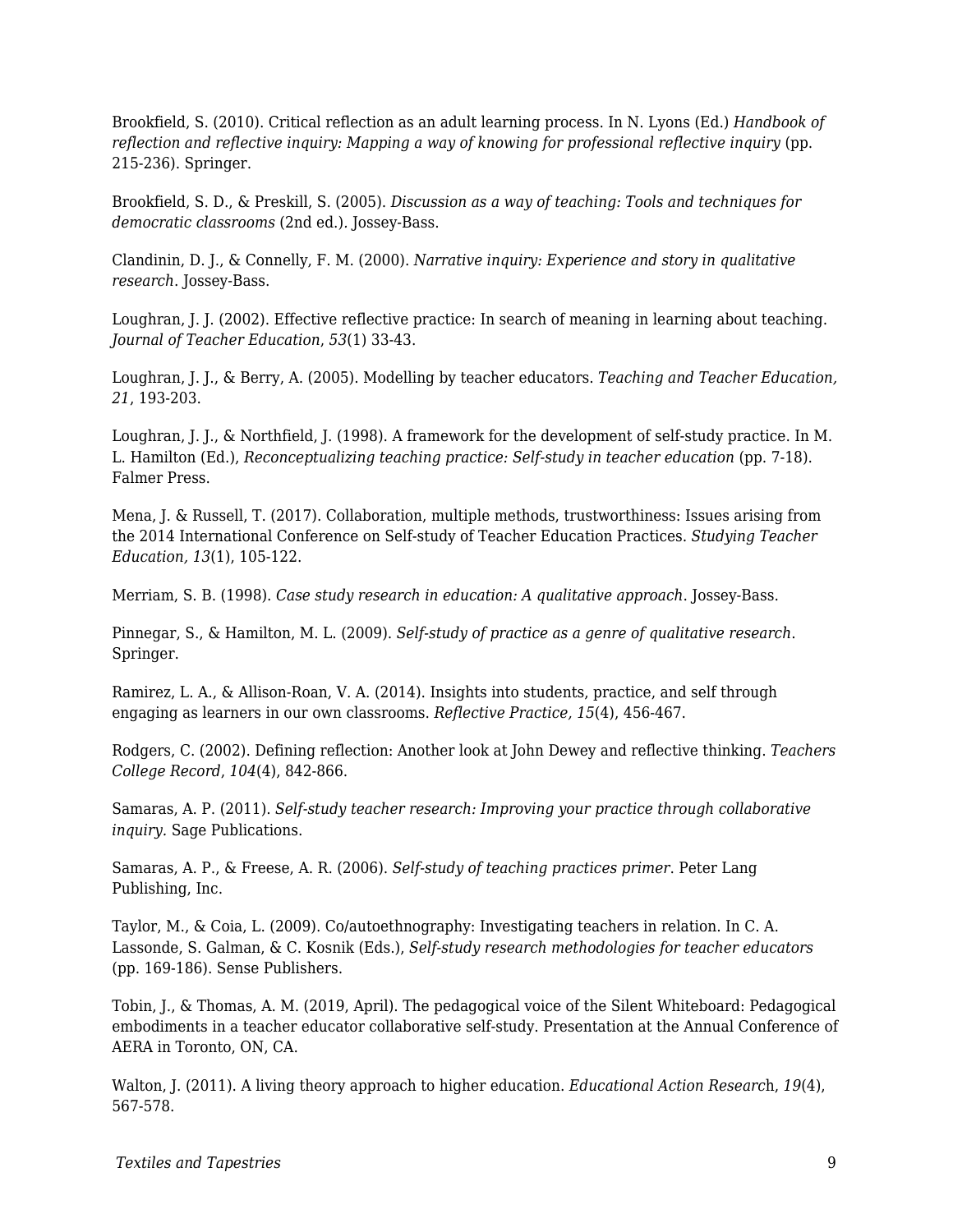Zeichner, K. M., & Liston, D. P. (1996). *Reflective teaching: An introduction*. Lawrence Erlbaum Associates.

# **Student Feedback on Strategy Use**

Date: Course #: Strategy:

1. Today's strategy was helpful in developing my awareness, appreciation, and/or understanding of the class session's topic.

Strongly Disagree Disagree Agree Strongly Agree

2. Today I felt supported in fully participating with the strategy.

Strongly Disagree Disagree Agree Strongly Agree

3. Today I felt engaged and interested during the activity when the strategy was used.

Strongly Disagree Disagree Agree Strongly Agree

4. I would use or adapt today's strategy in my own teaching.

Strongly Disagree Disagree Agree Strongly Agree

5. What refinements/adjustments might the instructor make the next time she uses this strategy.